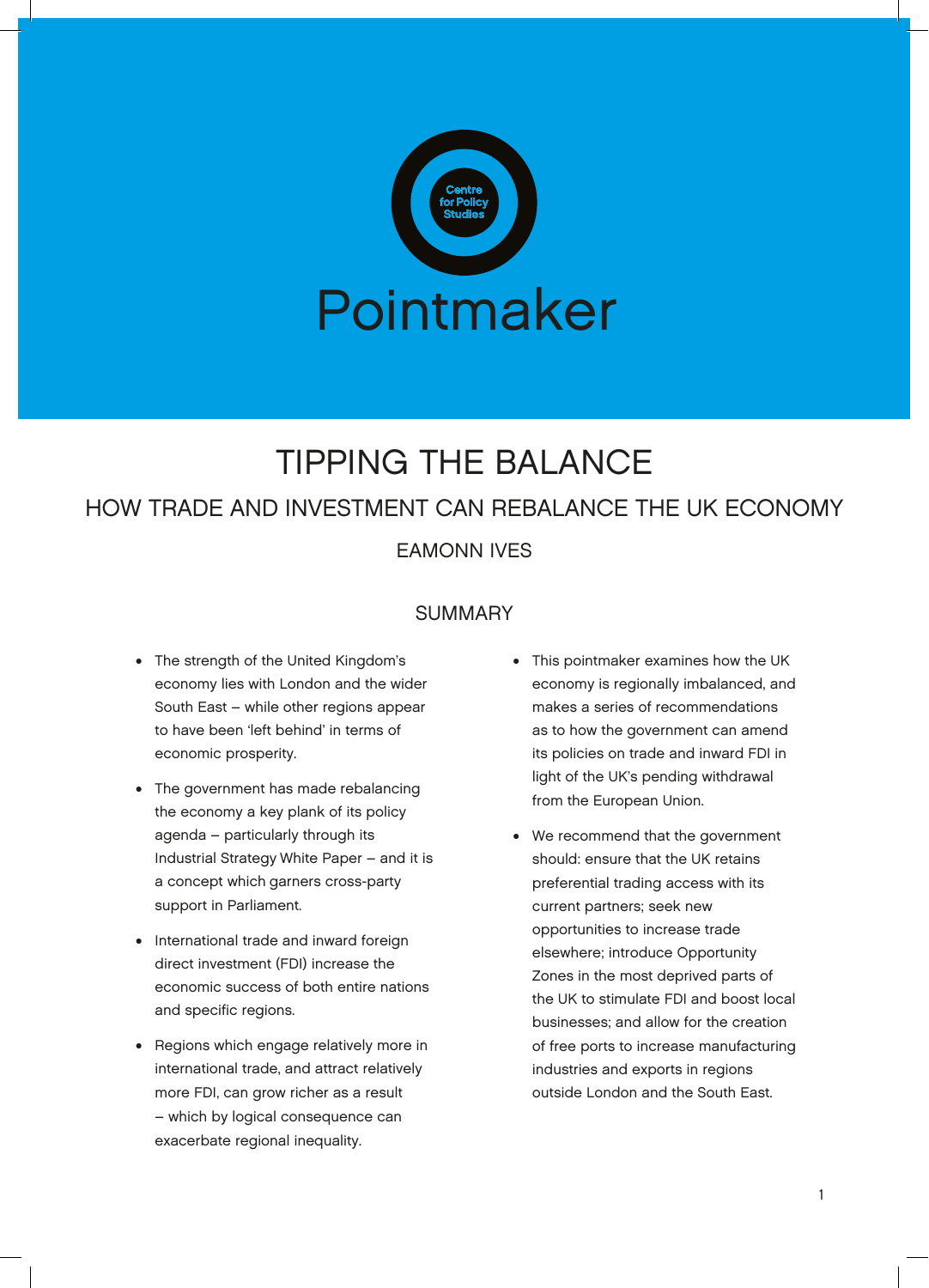

It is no secret that as the United Kingdom has steadily transitioned towards a servicebased economy, its economic strength has increasingly been found in London and the wider South East. We frequently hear about 'left behind' areas, or entire regions, and the government has repeatedly indicated its desire to redress such regional economic imbalances.

This pointmaker assesses the role that trade and investment could play in helping to create a more regionally balanced UK economy, especially after leaving the European Union. It begins by examining regional differences in trade flows and inward investment, and explains that these have knock-on consequences for relative prosperity between regions of the UK. It then sets out several recommendations to help drive exports and attract foreign investment, particularly in regions outside London and the South East.

This pointmaker is part of a wider research project which the Centre for Policy Studies is currently undertaking on regional economic imbalances in the UK. It will inform part of the analysis for a full policy report which we will be publishing later in 2019.

### HOW TRADE AND FDI INFLUENCE REGIONAL INEQUALITY

With the UK preparing to leave the EU, much attention has been given to its future international trade and investment policy.

Indeed, Brexit will almost inevitably signal a marked change in the current approach. For the first time in over four decades, the British government will have the chance to craft an independent trade policy, while new avenues to promote inward investment may open up.

Alongside this, the government has – largely through the efforts of the Department for International Trade – redoubled its efforts to attract more foreign direct investment (FDI) into the country.<sup>1</sup>

Departure from the EU means the UK will have the ability to strike trade deals of its own with other sovereign nations and trading blocs, explore varying or removing tariffs on imports, and look at removing non-tariff barriers and other restrictive regulations in order to facilitate further trade and inward investment.

Certainly, this is the context in which we publish this pointmaker, and in which we seek to promote policies which ensure that the benefits of international trade and FDI in the near and long-term future are more equitably spread around the whole of the UK.

International trade can be a vitally important way of generating prosperity in an economy – something which is agreed upon by almost all contemporary economists.2 For centuries, the positive-sum value of economies exporting what they are relatively good at producing, and importing that which they are not, has been understood.3,4,5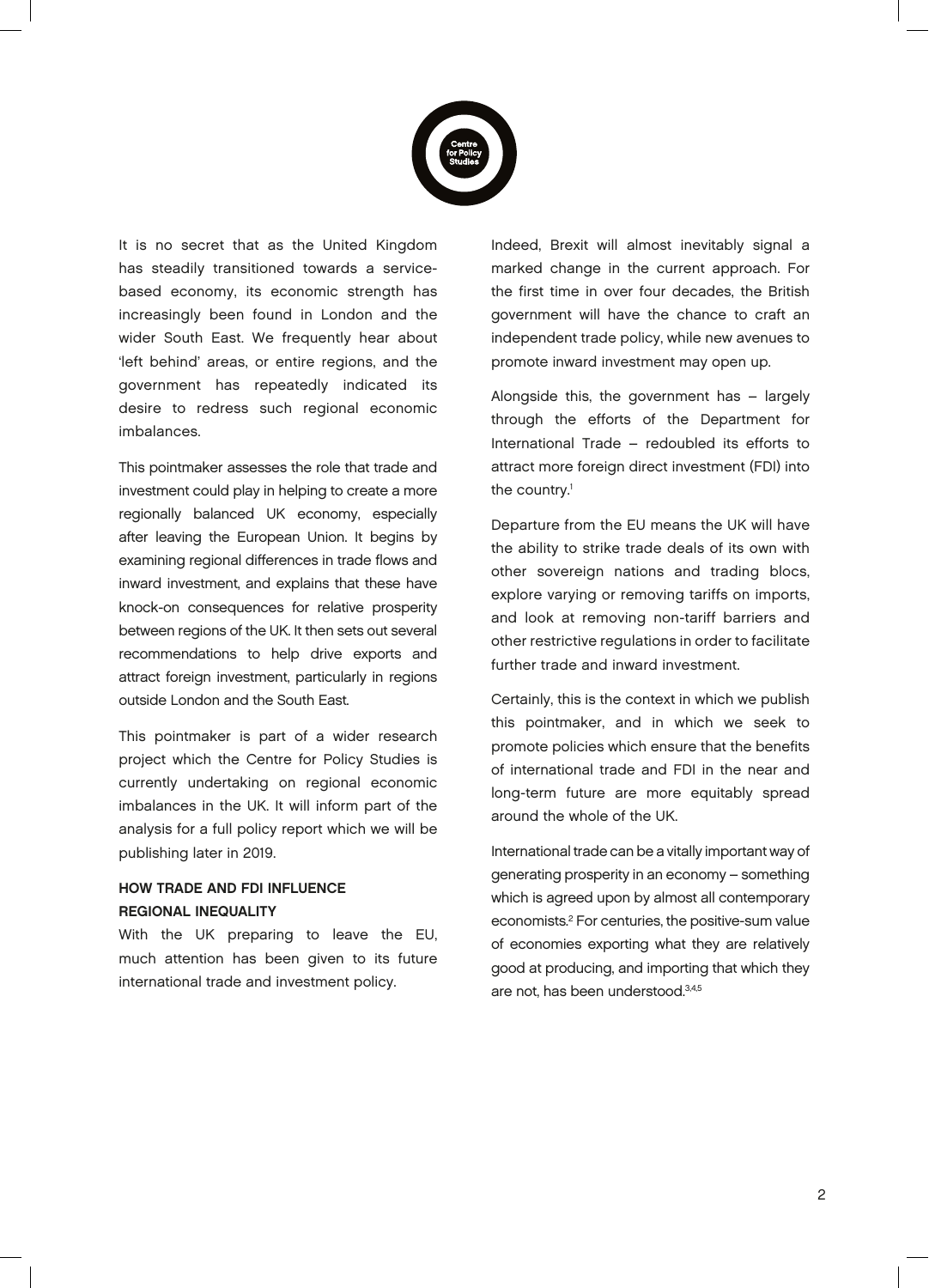

Indeed, at a national level, an abundance of evidence exists which indicates that trade openness has a positive and statistically significant impact on economic growth.<sup>6,7,8,9</sup> Importantly, it can be shown that the relationship between international trade and economic growth is not just a correlation, but that the former explicitly causes the latter.10

This is because, fundamentally, when economies are opened up to international trade, they are opened up to competition. Over time, this forces businesses to become more efficient, lest they fall by the wayside through a process of 'creative destruction'.<sup>11</sup>

Of course, international trade also allows businesses to benefit from cheaper goods and services from elsewhere, in turn helping them to produce their own wares more costeffectively.<sup>12</sup>

Crucially, this is as true for regional economies as it is for national ones. In the UK, there is strong evidence to suggest that the higher the value of goods and services a region exports, the higher productivity it sees within it.<sup>13</sup> Given that productivity and worker remuneration are intimately correlated,<sup>14</sup> those employed in regions with higher international trade figures can typically expect to have higher incomes.15

Because there is a clear causal relationship between international trade and economic performance, it stands to reason that it can impact regional economic inequality within a national economy. This is particularly true for the UK economy, which in 2018 exported £634.1 billion of goods and services, roughly 30 per cent of gross domestic product (GDP).<sup>16,17</sup>

Thus, while we resolutely believe that free trade delivers benefits for the UK's economy at large, it would be foolhardy to deny its ability to exacerbate domestic regional inequality. For example, if certain regions are better able to exploit international trade opportunities than others, it is obvious that they stand a greater chance of prospering accordingly.

Turning to FDI, its relationship with beneficial economic outcomes is not as clear-cut as one might expect – certainly, it is not as apparent as the link between exports and prosperity.

In some instances, FDI can distort exchange rates, pushing up the price of the recipient nation's currency, which lowers the competitiveness of domestic businesses. The perennial volatility of international capital flows can also mean that regions which depend heavily on FDI are all the more exposed to the risk of that investment drying up over relatively short periods of time.<sup>19</sup>

However, for a developed nation like the UK – which enjoys attractive, mature and relatively stable political, legal and financial institutions – plenty of evidence exists which indicate the value of FDI to the economy.<sup>20,21</sup> Indeed, a government report last year found that FDI has unambiguously benefited the British economy in terms of increasing rates of growth, productivity, innovation, and employment.<sup>22</sup>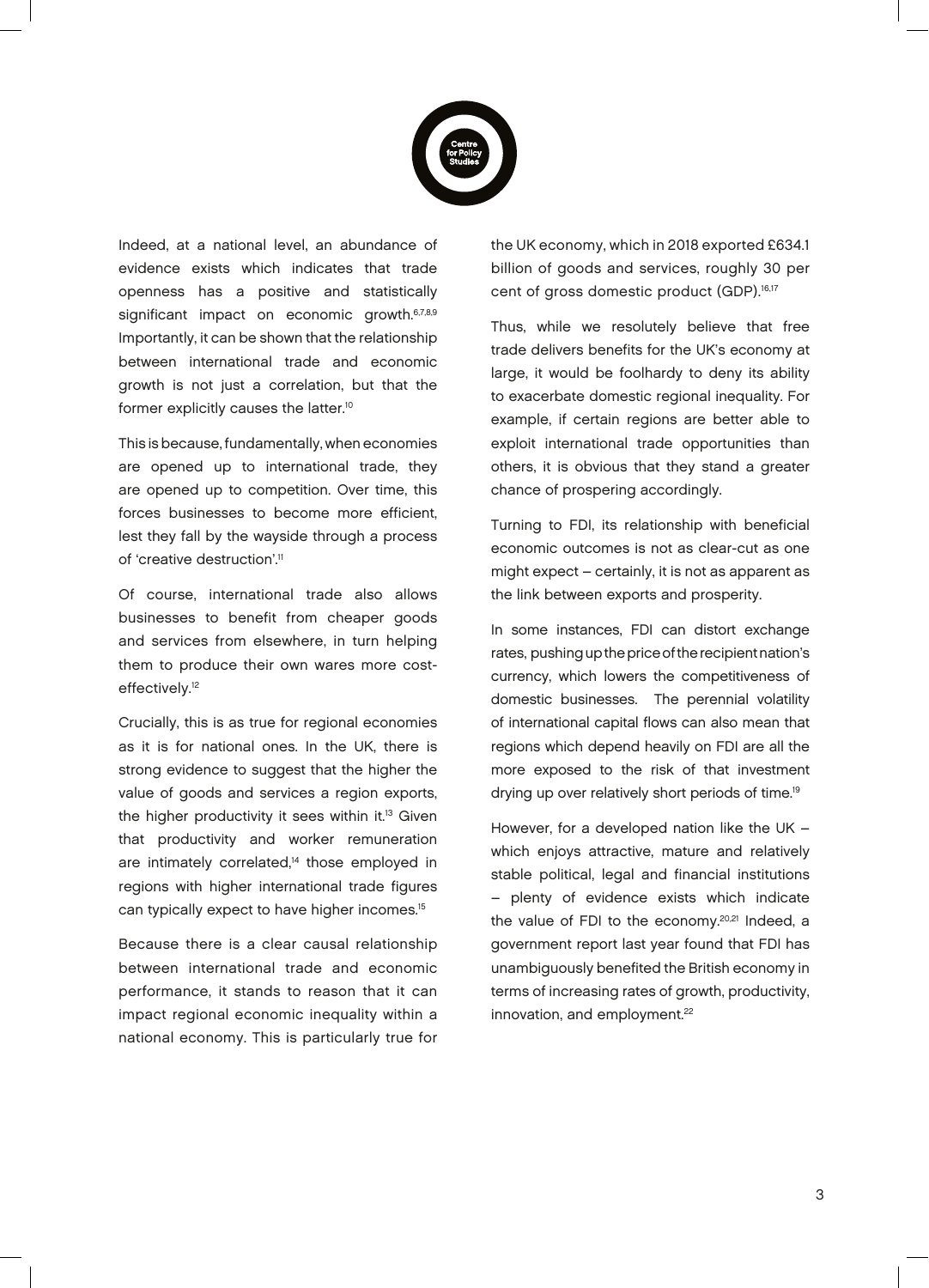

Most obviously, FDI can lead to business expansion by providing capital for existing or would-be firms. As a result, more productive economic activity can take place, and in all likelihood employment and wages are boosted. <sup>23</sup> Furthermore, the benefits of FDI will rarely be confined to just the recipient firm – often the positive impacts will spill over to other companies in the local economy, or in the recipient firm's supply chain.<sup>24</sup>

FDI also has beneficial consequences for the recipient economy which may be less immediately apparent. For example, more than just being an inflow of money, FDI also often represents the transfer of new ideas, technologies, and ways of doing things.<sup>25</sup>

This might come in the form of shared expertise or technology, or through additional investment in research and development (R&D). Indeed, foreign-owned firms spend approximately five times more on R&D compared to domestic companies, and collectively account for half of all R&D spending in the UK. Innovation is crucial to increasing the long-run productive capacity of economies, and as such FDI can represent an important means of doing so.<sup>27</sup>

Returning momentarily to exports, which we have already established can have beneficial consequences for economies, data on shows that foreign-owned firms are roughly six times more likely to engage in exporting – almost half do, compared to eight per cent of British-owned firms.28 There will be myriad reasons behind this, although knowledge of different markets, and existing ties with businesses abroad, are likely contenders.

On a similar logic to international trade, therefore, FDI can have significant consequences for regions' relative economic standing – especially when abstracted over long periods of time. Those regions which manage to attract relatively more FDI can be expected to grow wealthier, while those which fail to do so will typically remain constant, or lapse into decline.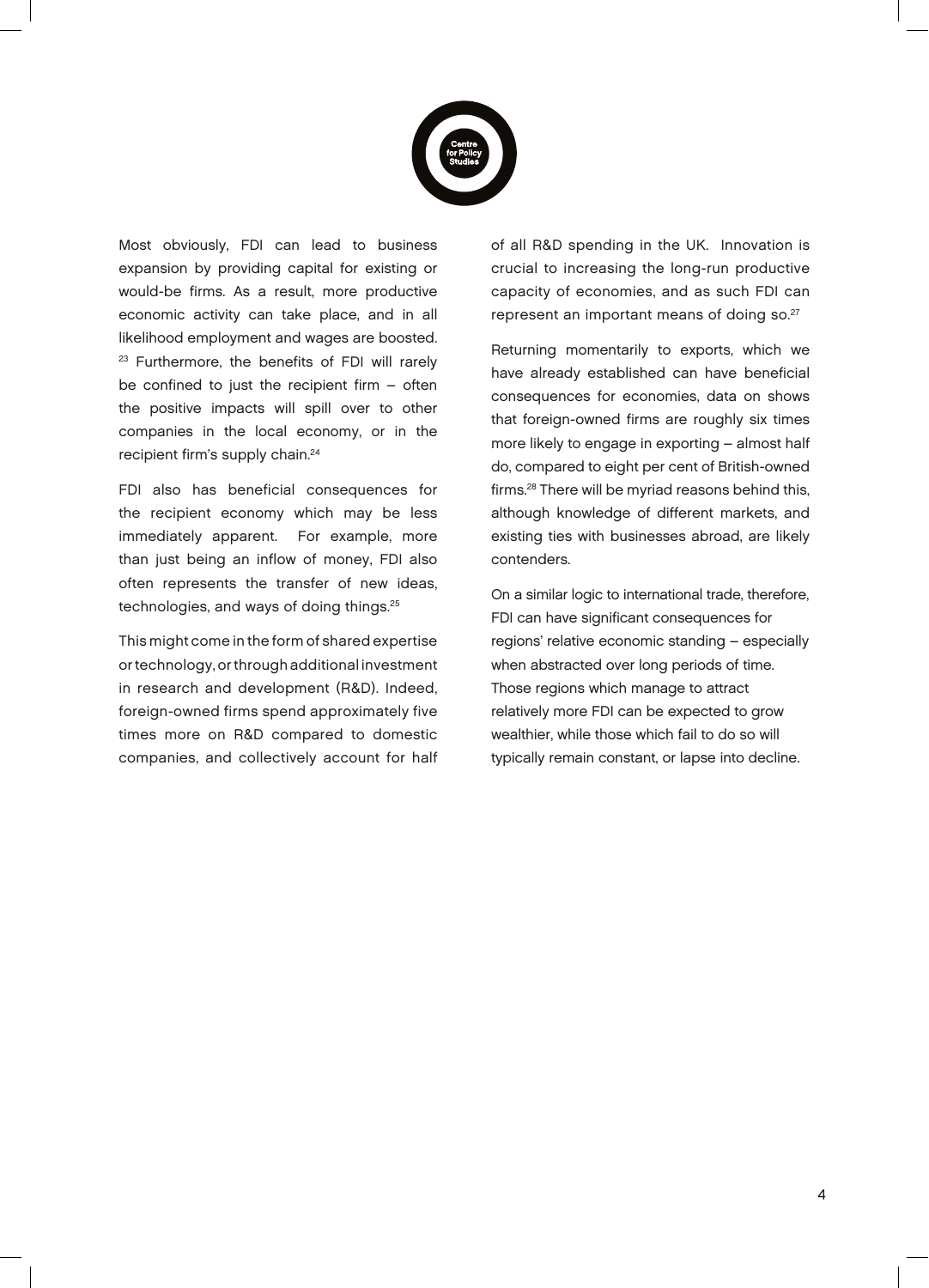

Chart 1. UK trade as a percentage of GDP (1970-2018)



INTERNATIONAL TRADE ACROSS UK REGIONS In this section, we will look at how international trade patterns differ in each region of the UK.<sup>30</sup> Once having done so, we will then similarly examine patterns of FDI.

The UK is one of the most active trading economies in the world in terms of the value of goods and services it imports and exports. Over the past decades, both have steadily increased, as shown in Chart 1, above.<sup>31</sup> In 2018, total trade stood at nearly £1.3 trillion, more than 60 per cent of GDP.32 With the country's single largest

trading partner, the USA, the UK exported £118 billion of goods and services in 2018, and imported £70 billion.33

But trade does not occur equally across the whole of the UK. Some regions play host to more businesses which export, others fewer. Some regions see higher values of trade flow in and out of them, others lower. Some regions trade more in goods as a proportion of total exports, others more in services. Combined, these all add up to create variations that partly explain regions' respective economic success.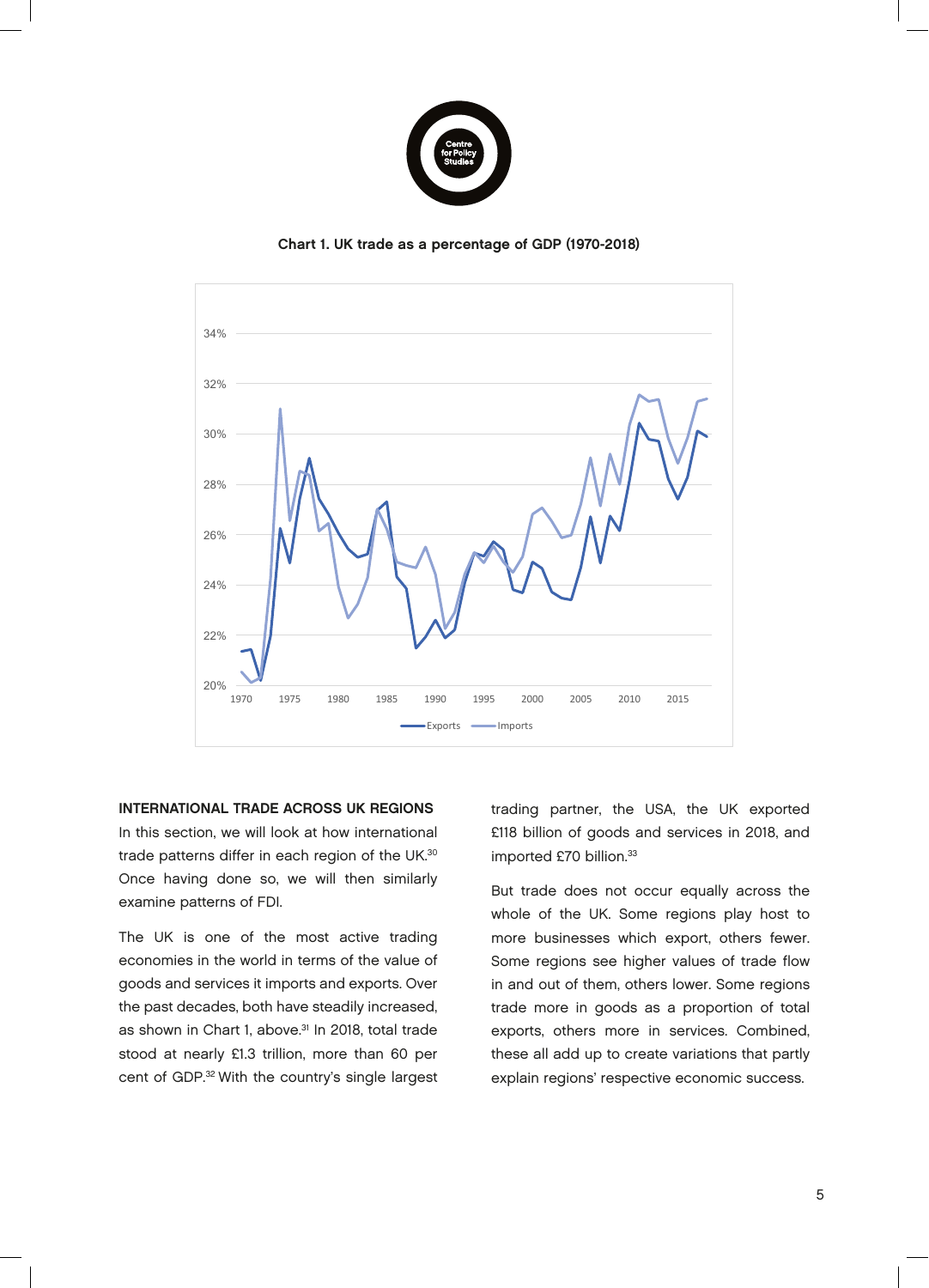

Chart 2. Value of goods and services exports by UK region 2018, total trade stood at nearly £1.3 trillion, Chart 2. Value of goods an these  $\alpha$  and  $\alpha$  are at the set of  $\alpha$  $r$ ices exports by UK region $r$ 



Chart 2, above, illustrates just how much variation there is between regions in terms of the value of goods and services they export on an annual basis.34,35

At one end, London dominates – exporting almost £155 billion of goods and services a year. At the other, Northern Ireland manages barely more than £11.6 billion. In fact, taken together, London and the South East account for 43 per cent of Britain's exports.<sup>36</sup>

5 In Chart 3, on page 7, one can see how many businesses in each region exported goods and services in 2017.<sup>37,38</sup>

Again, London and the South East lead the way – boasting 60,800 and 45,500 exporting businesses respectively. On this measure, Northern Ireland fares better – likely due to its relationship with the Republic of Ireland – leaving the North East with the region with the fewest exporters, with just 4,300.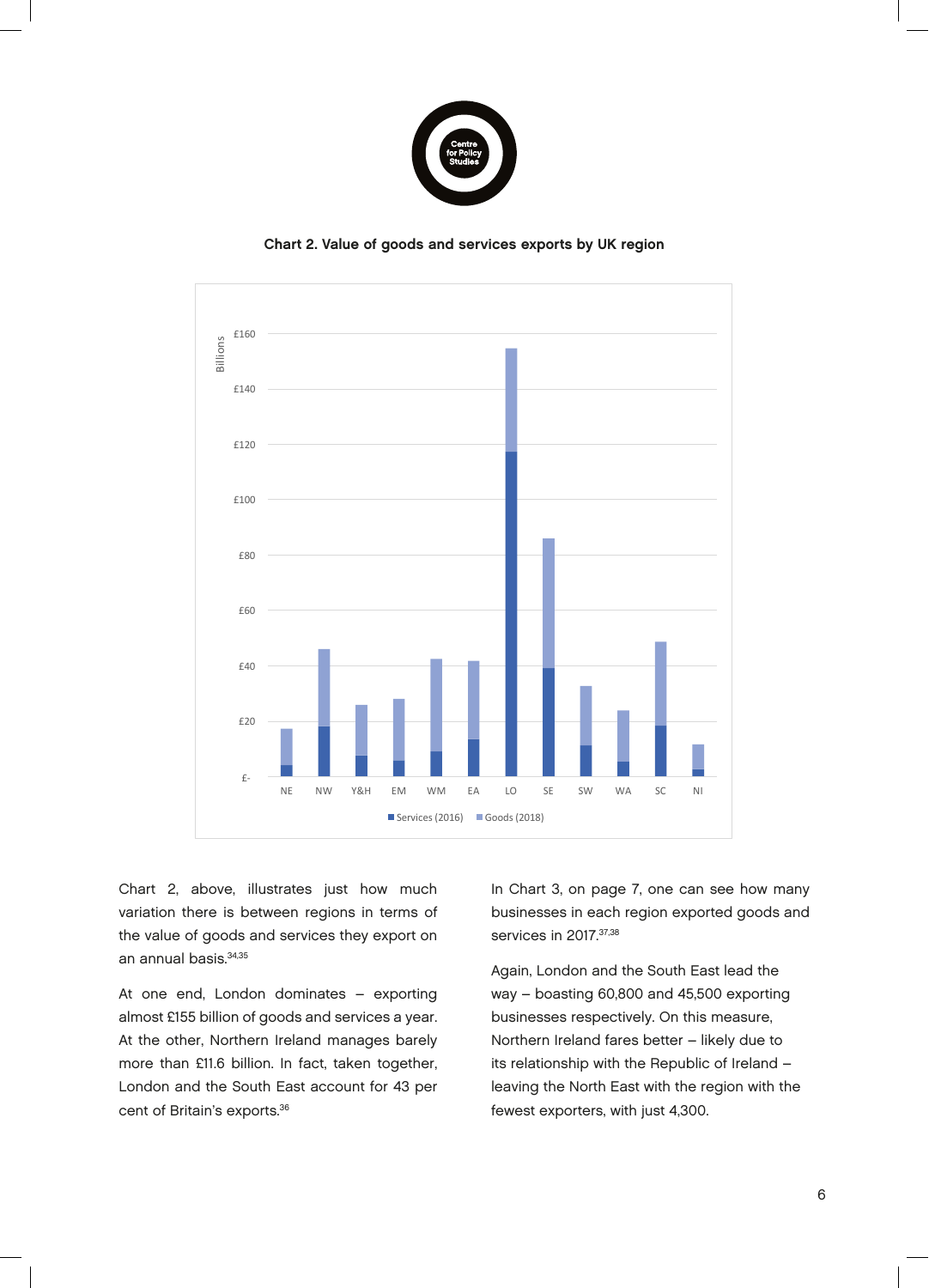

Chart 3. Number of exporting businesses by region (2017)



Evidently, patterns of international trade are not uniform across the UK. London and the South and a magnitude of other contracts of others are  $\alpha$ East stand out as the two regions which engage in the most international trade, and at a magnitude much greater than that of others – both in terms of the number of exporting businesses, and the value of the goods and services they export.

Given that we know beneficial consequences flow directly from international trade, it is equally apparent that regions which export less are likely to be missing out on vital economic dividends, such as increased productivity, more job opportunities, and, ultimately, higher per capita incomes.

In sum, increasing international trade in these regions could be seen as a prudent government economic dividends, objective. The question, therefore, is how to achieve this outcome.

trade policy, while others will be about simply Some solutions will be linked specifically to improving business conditions within regions, and encouraging firms in relatively lower exporting regions to do more on the global stage.

We will look at potential policy changes later on in this pointmaker, having first considered how FDI in the UK differs on a regional basis.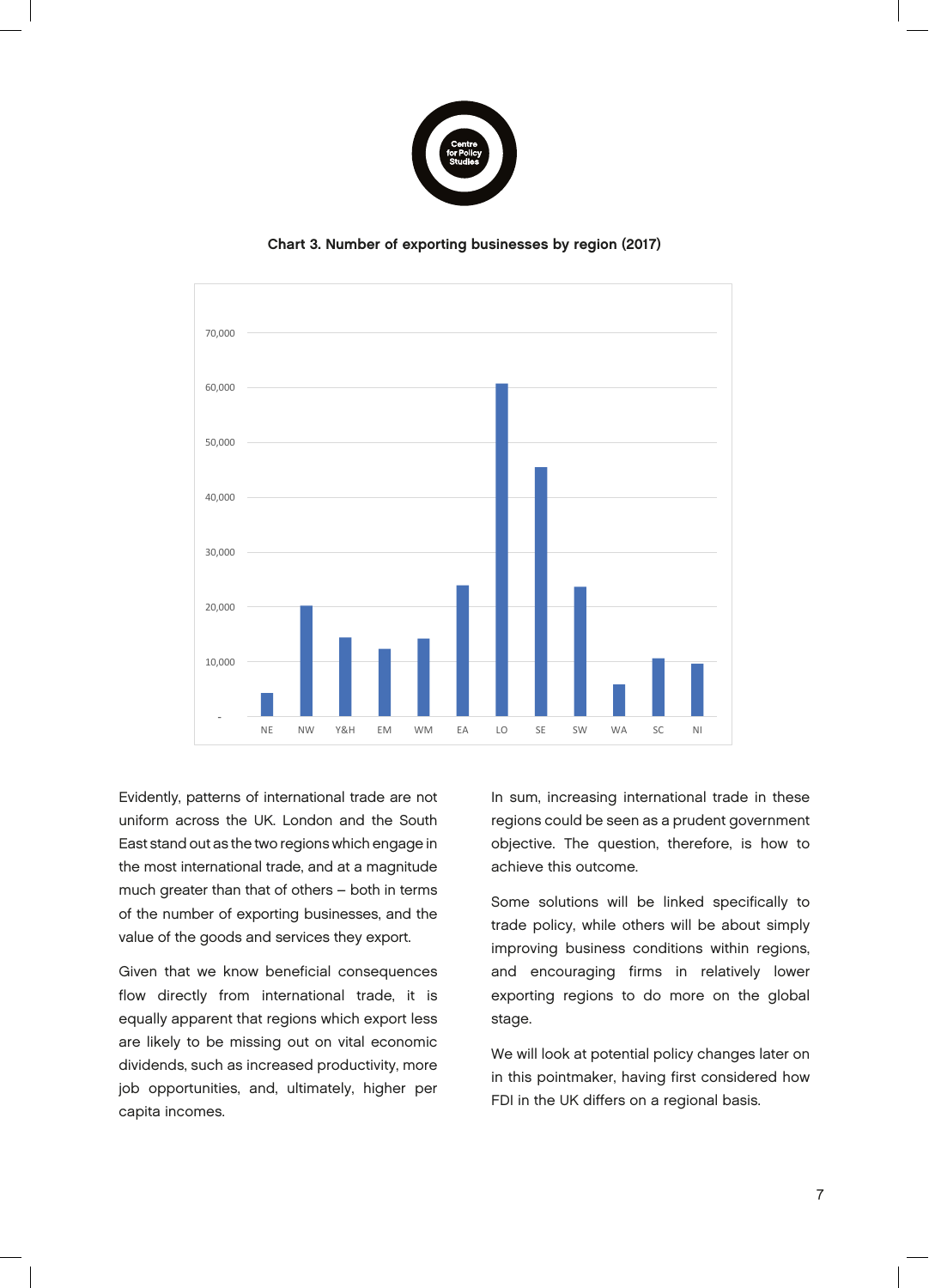

# CASE STUDY 1. INCREASING EXPORTS IN EMERGING SECTORS

From Charles Babbage and Ada Lovelace, to Alan Turing and Tim Berners-Lee, the UK has a proud heritage in computer science and information technology. Britain is a global centre of the tech industry, and tech contributes enormously to the British economy – growth rates in the tech sector are estimated to be 2.6 times that of the economy overall.39 Presently, the UK is at the forefront of developing the next generation of technologies – such as artificial intelligence (AI), clean tech, and cyber security systems.

Capitalising on the emergence of these still relatively nascent industries therefore represents a potentially lucrative way to grow the economy, increasing both exports and FDI. Indeed, a recent government report on AI estimated that it alone could add an additional £630 billion to the UK economy by 2035.40

From the perspective of regional rebalancing, while much of the UK's tech sector is located in London and the South East, pockets of excellence do exist elsewhere. A recent Tech Nation report found that places as diverse as Solihull, Luton, Edinburgh, Sheffield and Bristol are some of the top global destinations for clean tech investment, while Newcastle-upon-Tyne attracts similar levels of investment in AI to California's famed San Diego.41 Manchester, the report found, actually outranks London on a metric which estimates the density of tech networks in a city.<sup>42</sup>

The application of new technologies will likely bring productivity gains for individuals and businesses in all corners of the UK. Moreover, the incorporation of these new technologies into products such as electric and autonomous vehicles will physically take place in regions such as the West Midlands and the North East.

To its credit, the government appears to recognise the importance of these sectors, and included AI as one of its nine Industrial Strategy 'Sector Deals'.43 Among other things, it pledged to increase the rate of the R&D tax credit to 12 per cent, establish a technical education system which 'rivals the best in the world', and boost the country's digital infrastructure.<sup>44</sup> These are all commendable policies, and should help to put the UK at the centre of the latest tech revolution.

But more could be done. In a recent CPS report looking at the UK's tech sector, we argued for a series of reforms that would help firms at the forefront of developing and utilising new information technologies like AI.45

Our recommendations included introducing a special class of visa which eligible scale-up tech firms could issue, and encouraging the government to reconsider the £30,000 minimum salary threshold proposed in its immigration white paper,<sup>46</sup> due to fears that it could restrict the ability for such companies to find the talent they need to flourish – not least if freedom of movement ends when the UK leaves the EU.

Alongside improving immigration rules, we also recommended that the government explores the wider use of 'sandbox' regulatory frameworks for emerging industries. These provide a more sympathetic regulatory regime that allows firms to experiment and innovate their product offering.

New technologies are already transforming our lives and the economy around us, and others on the horizon will likely have similar effects. Given the potential benefits of establishing the UK as a leading nation for the tech industry – increasing economic growth, exports, and FDI – the government should implement the policies we suggested to provide the conditions tech needs to thrive.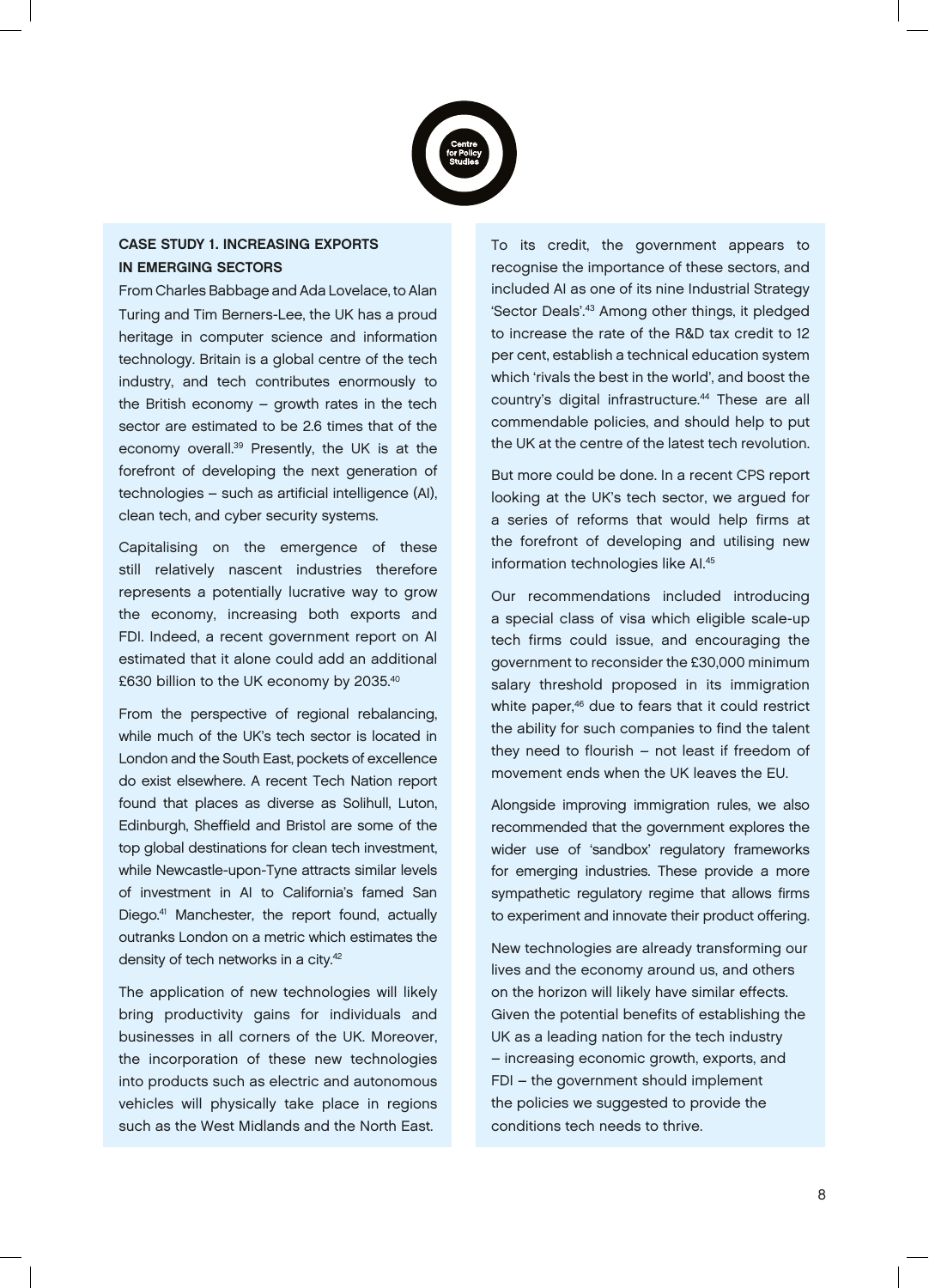

#### FOREIGN DIRECT INVESTMENT ACROSS UK REGIONS provides a more controlled to the controlled of the controlled to the control of the control of the control of<br>The control of the control of the control of the control of the control of the control of the control of the c  $\mathbf{G}$  $p_{\rm s}$  and  $p_{\rm s}$  are given by  $p_{\rm s}$  and  $p_{\rm s}$  are given by  $p_{\rm s}$

As the world's sixth largest economy and a global centre for law and finance, it is not surprising that the UK is an attractive place for inward FDI.47  $\overline{47}$ their products of the second second second second second second second second second second second second second second second second second second second second second second second second second second second second seco our lives of the conomy of the conomy of the conomy of the conomy of the conomy of the conomy of the conomy of<br>The conomy of the conomy of the conomy of the conomy of the conomy of the conomy of the conomy of the conomy of others on the horizon  $\mathcal{L}$  is a similar will be a similar will be a similar will be a similar will be a similar will be a similar will be a similar will be a similar will be a similar will be a similar will be a simil

Indeed, in 2017, the stock of inward FDI increased by £149.2 billion to stand at over £1.3 trillion.<sup>48</sup> W Yet, as with international trade in goods and services, FDI into the UK is not spread equally around the country. n international trade in goods and country.

Chart 4, below, illustrates how London again dominates the picture in terms of overall FDI projects (2,520 between 2015 and 2018), and the  $\,$ new jobs they created (62,422). $^{49,50,51}$ elow, illustrates how London again  $\sigma$  between both and both, and the ey created (b2,422). الدين بن المستق

The South East ranks as the next most attractive location for FDI projects (764), which created an estimated 16,177 jobs. The West Midlands, while attracting the third-greatest number of FDI projects (490), actually saw more jobs created off the back of them (27,113) compared to the South East. effects. The potential benefits of the potential benefits of the potential benefits of the potential benefits of the potential benefits of the potential benefits of the potential benefits of the potential benefits of the p location for FDI projects (764), which c implement we have the policies of the policies of the policies of the policies of the policies of the policies projects (490), actually saw more job attracting the trinu-greatest number

With only 95 FDI projects, Northern Ireland was the least attractive part of the UK for FDI, and saw just 4,941 new jobs created from it. the least attractive part of the UK for

Combined, London and the South East claimed 38.7 per cent of FDI-generated new jobs, and over half of all FDI projects  $-51.4$  per cent. Combined, London and the South Eas per per cent of the generated hen jo over hair or all  $FDI$  projects  $-5$ 



#### Chart 4. Inward FDI by region (2015-2018)  $\mathbf{a}$   $\mathbf{b}$  =  $\mathbf{a}$   $\mathbf{b}$   $\mathbf{c}$   $\mathbf{a}$   $\mathbf{b}$  =  $\mathbf{a}$   $\mathbf{b}$  =  $\mathbf{a}$   $\mathbf{b}$  =  $\mathbf{b}$  =  $\mathbf{b}$  =  $\mathbf{b}$  =  $\mathbf{b}$  =  $\mathbf{b}$  =  $\mathbf{b}$  =  $\mathbf{b}$  =  $\mathbf{b}$  =  $\mathbf{b}$  =  $\mathbf{b}$  =  $\mathbf$ Chart 4. Inward FDI by region (2015-2018) Combined, London and the South East claimed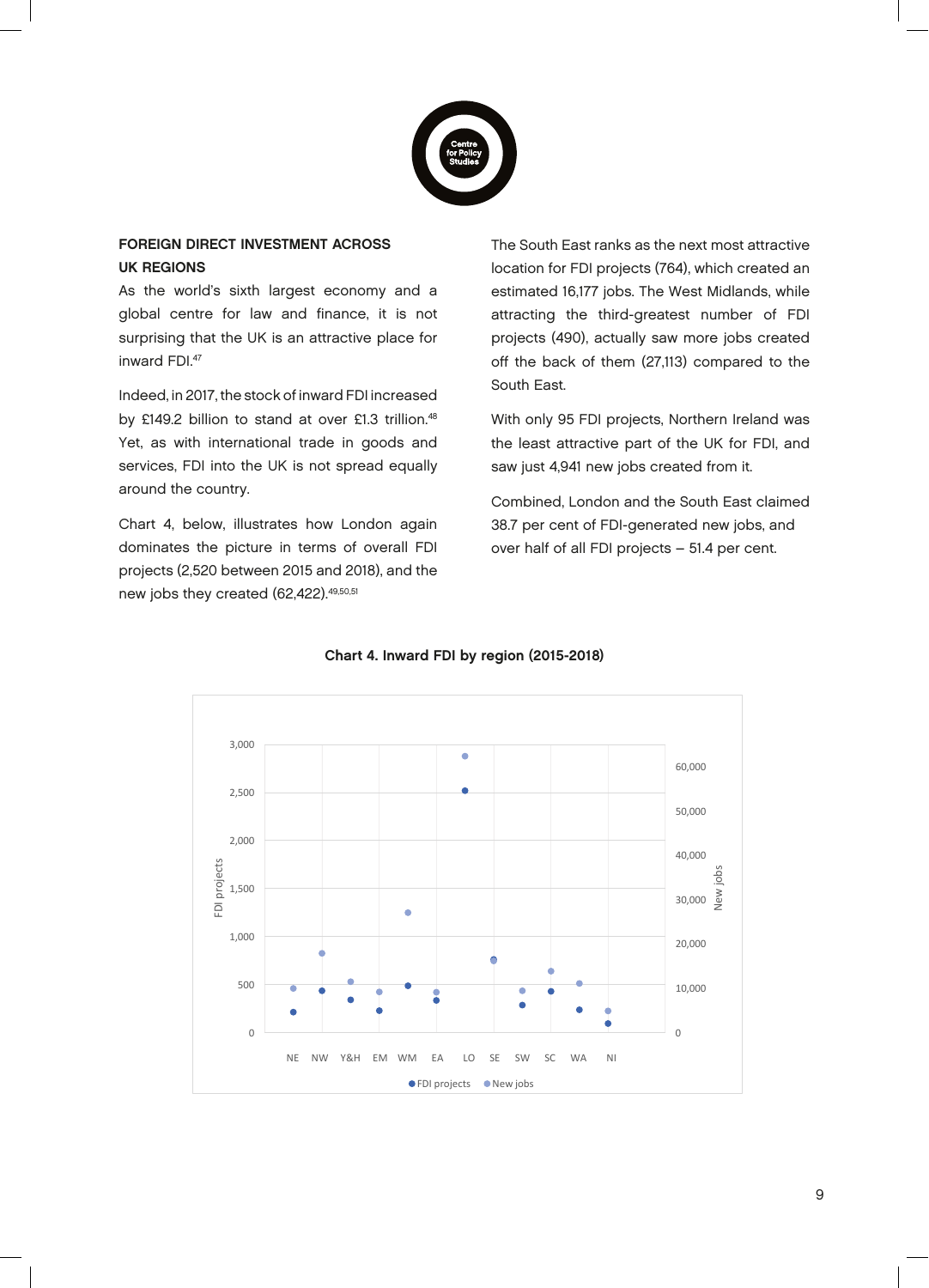

# CASE STUDY 2. SQUARING THE VIRTUOUS CIRCLE OF INWARD INVESTMENT

Since the start of the Second World War, Broughton in north Wales has been home to an airfield and a cluster of aerospace firms – all manufacturing, assembling, and modifying commercial and military grade aircraft.

Raytheon, the global technology, aerospace and defence contractor, chose Broughton as its location to pioneer its work on airborne intelligence, surveillance and reconnaissance (AISR) technology, which can gather and process data in real time. It provided FDI and know-how to develop the AISR technology, imparting specialist skills to a sizeable workforce in doing so.

Broughton now boasts leading sovereign AISR capabilities, which enhance the British military as well as those of the UK's allies and NATO. The AISR technology also has civil applications. For example, Sentinel R1, one of two platforms currently at Broughton, was used to map flooding in the UK in 2014, and has the potential to map climate change as well.

Altogether, Raytheon provides employment for over 300 people in Broughton, who link up with other Raytheon sites across the whole of the UK. A further 250 people are employed in the supply chain, with roughly 80 local small and medium-sized enterprises benefitting from having an additional client to provide parts and services for. Through Raytheon's apprenticeship programme, the company also offers a pathway to well-remunerated work for young people from the area.

The existence of Broughton as a success story outside London and the South East did not happen by accident. It required willingness from the government to engage with and incentivise firms to invest in the region. In this case, Ministry of Defence contracts prime a baseload level of work, on top of which aerospace firms can then garner further business, exporting to other nations. The ongoing partnership firms like Raytheon have with the Ministry of Defence is mutually beneficial, and ensures that they can deliver exactly the resources which the British military requires.

By providing such conditions to attract inward FDI, a virtuous circle of localised economic growth is set in motion – begetting higher employment, tax receipts, and yet more FDI.

# REBALANCING THE ECONOMY THROUGH TRADE AND INVESTMENT POLICIES

The preceding two sections illustrate just how much London and the South East dominate in terms of the UK's trade patterns and flows of inward FDI. Much of that dominance is down to the hard-won strength and size of those regional economies. But it is obvious that existing trade and investment policies will play an important role in sculpting how successful all regions of the UK can be.

In this section, we recommend several policies which could help improve the UK's trade and investment landscape. Most of our recommendations would help rebalance the national economy by building on the underlying assets of sectors typically based outside London and the South East (such as in the automotive, defence, and wider manufacturing sectors), and allowing them to fulfil their full potential – in terms of growth, skills-provision, and employment – as opposed to reinventing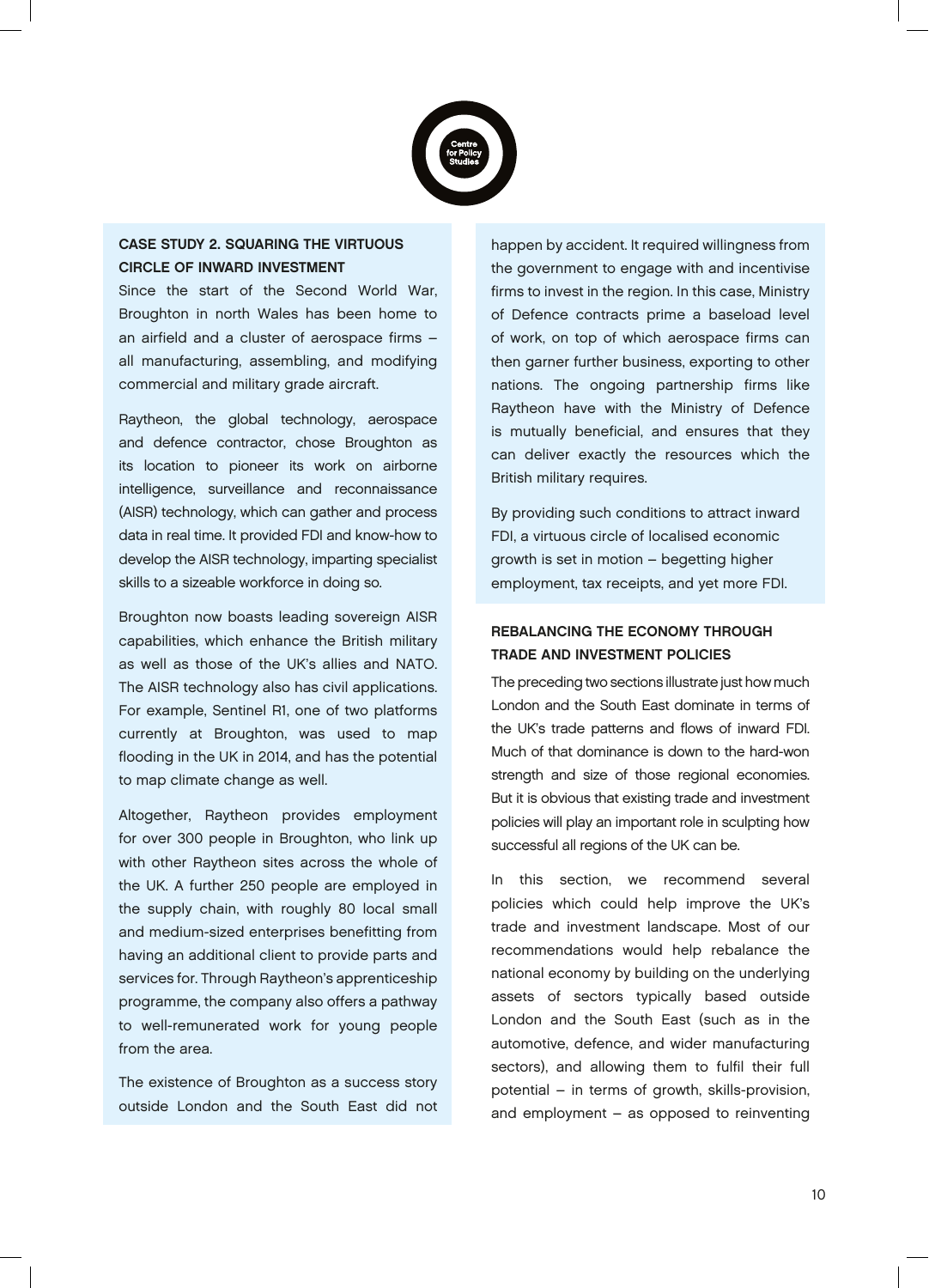

the wheel and trying to shoehorn new industries into parts of the country to which in all likelihood they are not best suited.

As a member of the EU, the UK's trade policy has been shaped almost entirely by rules and regulations originating from Brussels. Most evidently, the UK is part of the EU Customs Union and the EU Single Market.

In June 2016, the UK voted to leave the EU, and subsequently expected to have left by 29 March 2019, after triggering Article 50 two years prior. However, Britain currently remains an EU member state. The debate around the UK leaving the EU continues to this day, and at the time of writing it is still not clear whether or not the UK will leave the EU with a negotiated deal – or indeed what the precise terms of any such deal would be.

This has obvious consequences for what policy changes we can recommend in this pointmaker to foster economic growth across all of the UK's regions. Therefore, many of the ideas we put forward below are changes we believe can be implemented irrespective of Brexit.

## Recommendation 1. Promote a truly open and flexible future trade policy

Upon leaving the EU, the government should ensure as a priority that all of the UK's existing free trade deals and preferential agreements – which it enjoys as an EU member state – are carried over.

Since the Brexit vote, the government has been negotiating with countries that have third party free trade and preferential agreements with the EU already to keep existing arrangements in place.<sup>52</sup> Several arrangements have been

signed and so will continue to be in effect after Britain leaves the EU – including those with Chile, Iceland and Norway, Switzerland, and Israel.53

However, a number have not been signed, and are not expected to be completed before 31 October 2019 – the end of the second extension period to Article 50 agreed by the government and the EU in April.<sup>54</sup> Even by the government's own estimates, just nine of the current 39 arrangements are certain to be in place by 31 October. Twenty-five are listed as 'engagement ongoing', while five will not be in place – including those with Turkey, Israel and Japan, which in 2018 accounted for nearly £40 billion of trade for the UK.<sup>55</sup>

As well as ensuring that UK businesses retain access to current markets, the government should seek to negotiate new preferential trade agreements with other economies. Its efforts should focus both on those economies which are presently largest, and those forecast to experience the most growth in coming years.

The government should also examine existing trade agreements it has with other nations. It is likely that many of these could be improved, particularly by removing non-tariff barriers that can be as much as - or even more of - an impediment to trade flows as ordinary tariffs.<sup>56</sup>

Lastly, the government should do all it can to investigate how regulation around exporting could be improved for British businesses. It should actively engage with British firms to understand how paperwork or other administrative burdens could be reduced to facilitate extra trade.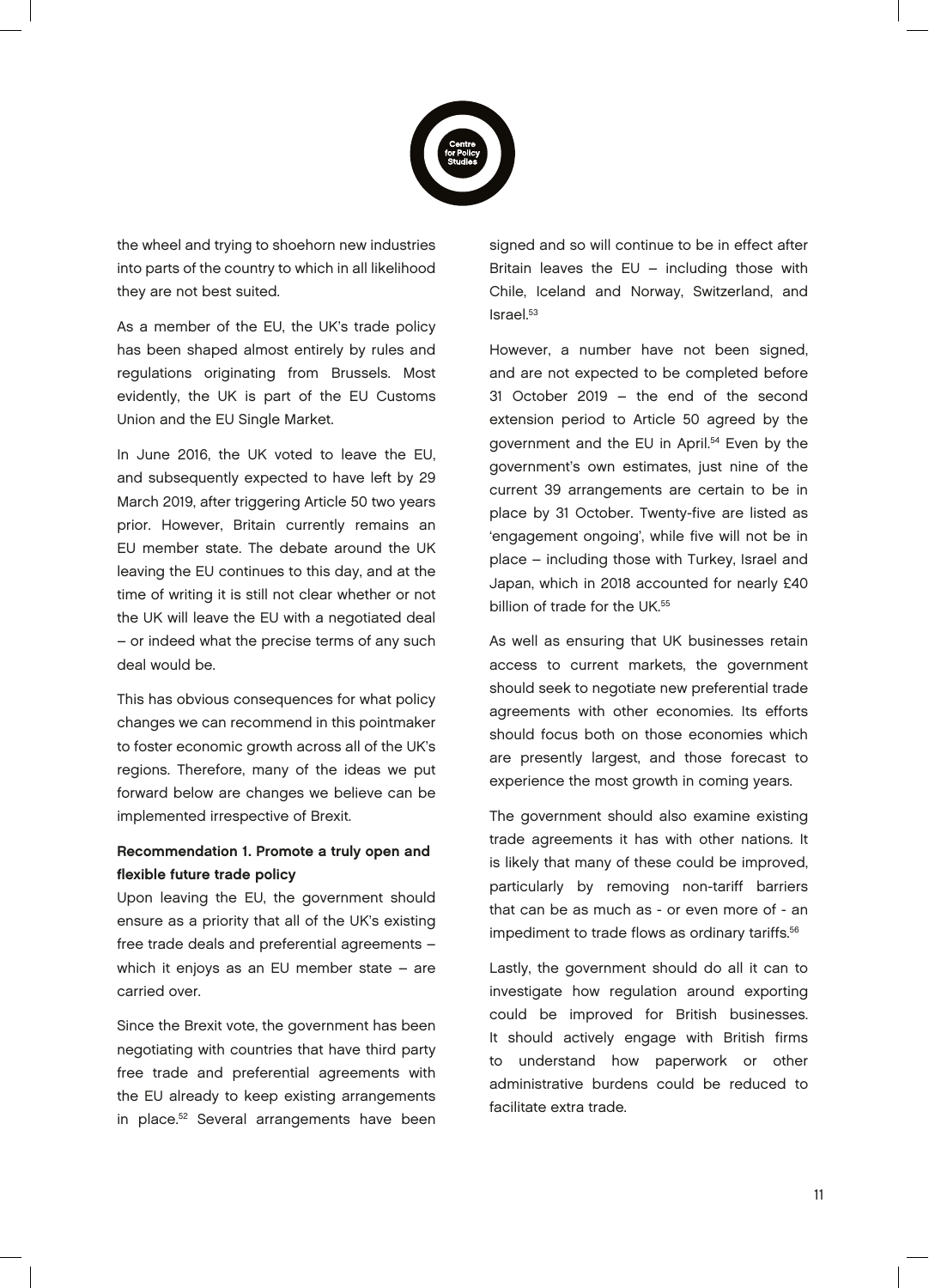

Suffice to say, with respect to negotiating new trade deals, or improving existing ones, the government should be cognizant of how such agreements will impact different types of British firms – in terms of size and sector.

# Recommendation 2. Introduce a network of Opportunity Zones in the UK's most economically deprived areas to incentivise FDI and boost British businesses

Opportunity Zones are not a new idea – and have received lots of attention for their recent adoption in the USA. They are governmentdefined areas which confer tax incentives to encourage individuals to reinvest and retain capital gains within them, via an Opportunity Zone Fund which invests in local assets over several years.<sup>57</sup>

As Opportunity Zones are intended to be targeted at economically-distressed areas, they can be regarded as a useful tool for economic rebalancing – as any influx of investment and business activity should help foster wealth creation.58,59,60

Given the way sectors of all types tend to agglomerate in certain areas, Opportunity Zones could be a novel way of stimulating clusters of enterprise, and establishing parts of Britain as sought-after destinations for more firms to migrate to or found themselves in.

Of course, if the UK were to adopt Opportunity Zones, they would not have to replicate those in the USA exactly. Indeed, it would be prudent to iron out some of the disadvantages of the American system, such as the fact that certain poor areas are ineligible for Opportunity Zone status owing to quirks in how that status is distributed.<sup>61,62</sup>

Indeed, British Opportunity Zones could be more radical than their American counterparts, coming to resemble economic Petri dishes where experiments can take place to see if policies have beneficial impacts. For instance, the government might wish to provide more, or higher tax breaks than those seen in the USA. They may also wish to facilitate other business friendly initiatives, such as introducing Employer's National Insurance and PAYE holidays for new hires – as we advocated in a recent CPS report.<sup>63</sup>

# Recommendation 3. Encourage exporting through government campaigns and reforms to export credit

In 2018, the government published its Export Strategy, which set out an ambition to increase exports from 30 per cent to 35 per cent of GDP.<sup>64</sup> It identified a series of problems which limit the extent to which UK businesses export, including access to capital, trade barriers, lack of knowledge around exporting, and attitude barriers – such as a firm believing it is not suited to overseas trade based on a misconception of exporting.

The Export Strategy details a number of new and existing policies to support growth in British exports.<sup>65</sup> These include continuing the GREAT Britain Campaign (which aims to showcase British produce abroad), providing digital support for businesses to navigate export regulations, liaising with foreign governments to remove trade barriers, and providing financial assistance to exporters through UK Export Finance (UKEF).

This is an admirable start and the government should continue with such programmes. It should also be noted that encouraging British businesses to export and engendering further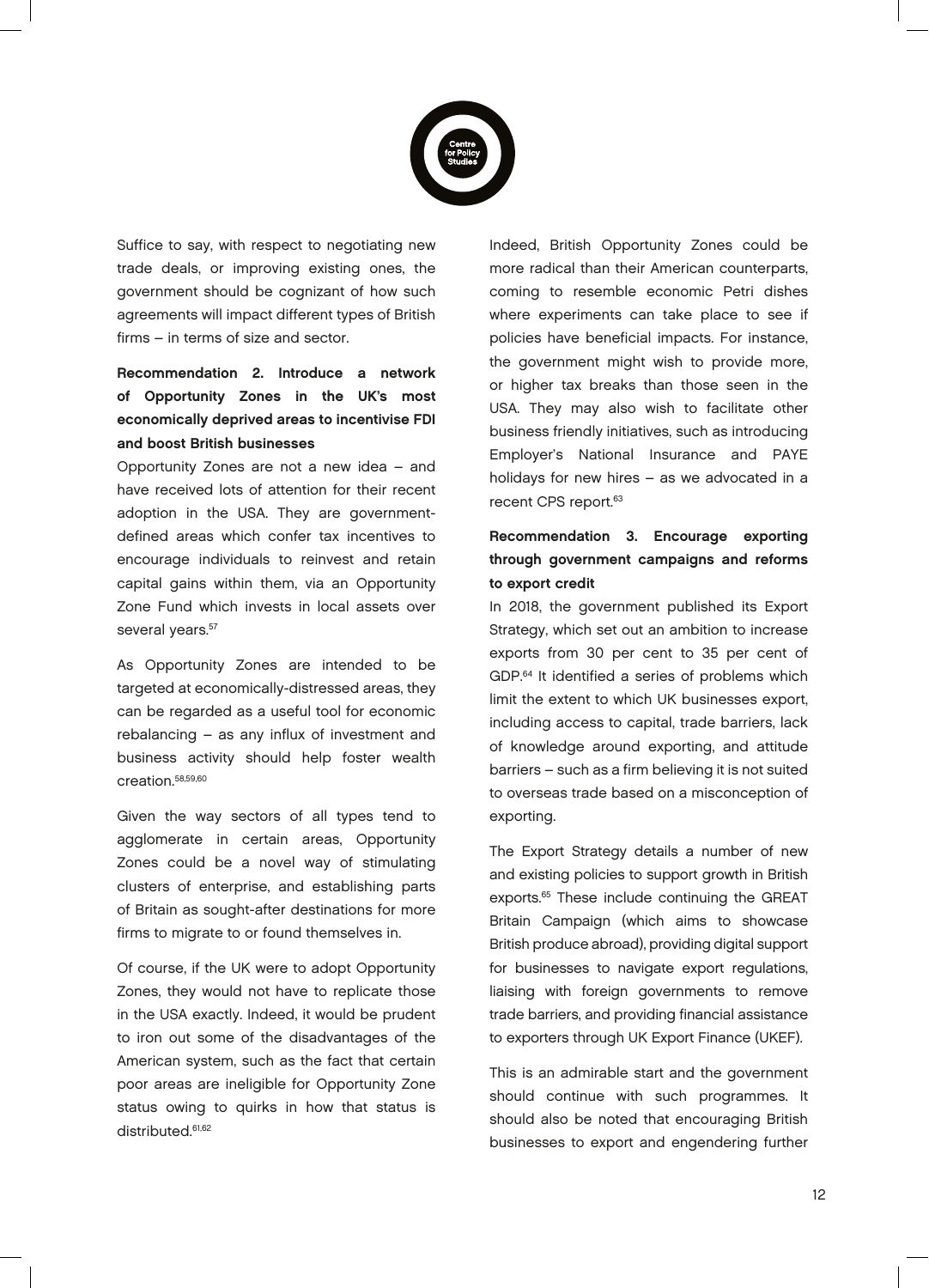

mindset shifts around exporting should not be left solely to central government – it should also be seen as a responsibility for local authorities, metro-mayors, Local Enterprise Partnerships, and more.

Needless to say, more can and should be done to actively support exporting. A core component of the Export Strategy is UKEF, which provides concessionary finance to help exporters tap into new markets. But at the moment, certain regulations – such as limits on how much concessionary finance can go into supporting exports to one country – arguably hamper UKEF's effectiveness.<sup>66,67</sup>

Risk aversion in lending is often sensible. If UKEF believes there is a good reason not to support a would-be recipient of credit, then it should refuse to do so. However, if businesses are being denied export finance due to arbitrary lending limits of this sort, then there is a strong case to review them and ensure that any government help is going where it will be best deployed in accordance to market forces. Indeed, though the existing rules are designed to limit risk exposure, if they lead to concessionary finance going into more risky markets because safer ones have reached their limits, quite the opposite might occur.

Moreover, the current situation may point to a more fundamental problem in need of consideration – that private banks and investors are either unwilling or unable to lend money to exporters. Therefore, the Department for International Trade should consult with the financial sector to see whether any regulations could be liberalised to help leverage more money into privately-backed export finance, especially from the challenger banks which have emerged of late.

While all parts of the UK make use of UKEF, the most recent figures show that over half of all the support it offers goes to companies in the South of England.<sup>68</sup> From the perspective of regional inequality, this cannot be conducive for economic rebalancing. If the government is to include export finance as part of its overall strategy, it should reflect on how UKEF could do more to support businesses across the whole of the country, as opposed to those in already economically successful regions.

# Recommendation 4. Establish free ports after Brexit

For the last few years, the CPS has led the campaign to establish 'free ports' in Britain. In 2016, Rishi Sunak MP published a detailed policy report with the CPS which advocated their adoption once the UK has left the EU (membership precludes their establishment).69

Free ports are areas that exist within the geographic boundary of a country but are considered outside of the country for customs purposes. This means that goods can enter and exit the free port without facing import procedures or tariffs.

A key beneficiary of free ports would likely be manufacturing industries, as they would act as a safe haven in which goods can be brought together to be assembled before being reexported to third countries. They can also have benefits such as duty deferral and tariff inversion, which also help businesses.

Free ports exist around the world, and if Britain's were as successful as those in the USA, the UK could expect to see over 86,000 jobs created as a result.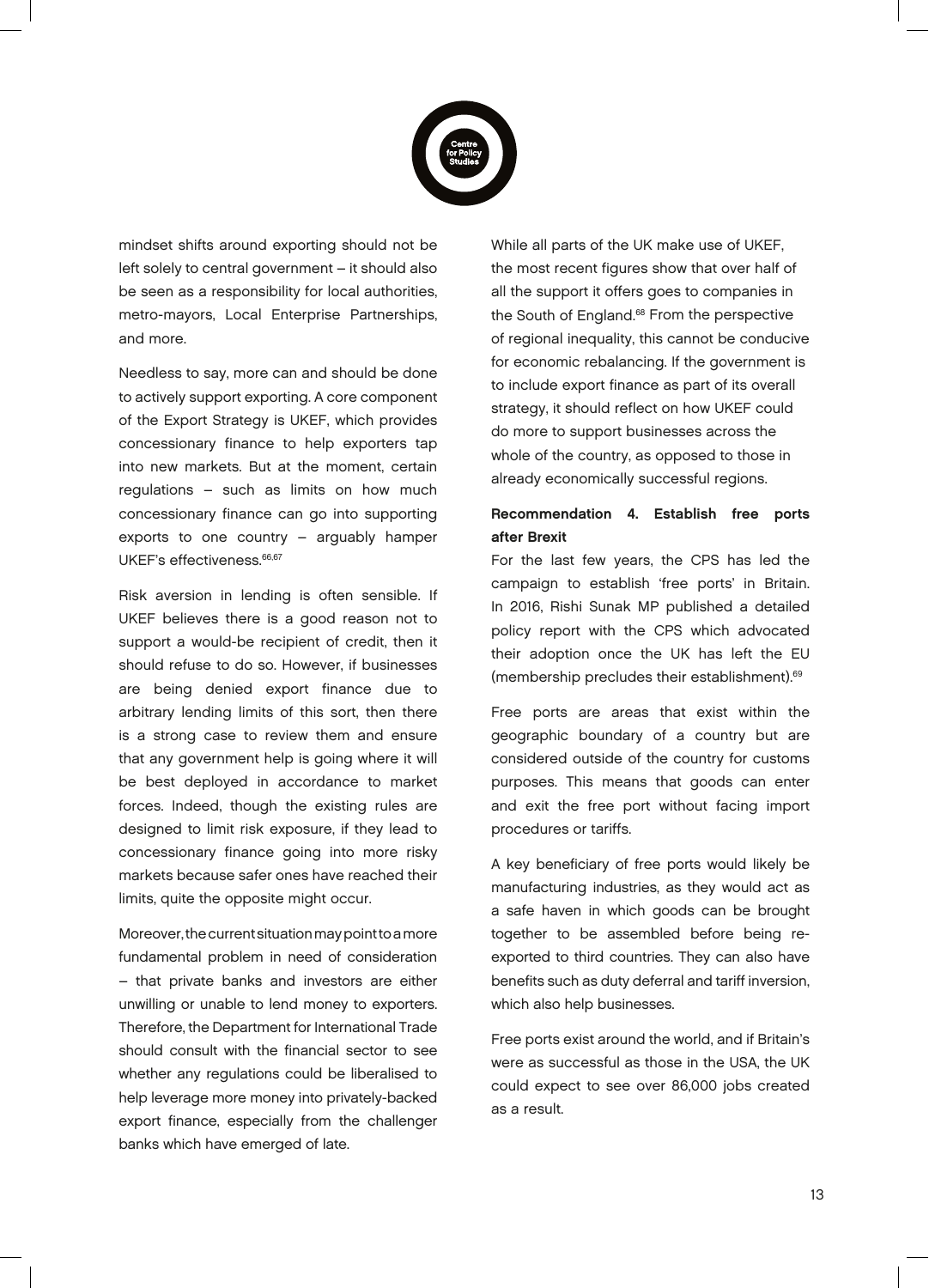

Importantly, the areas that would likely be designated as free ports are among the most deprived parts of the UK – meaning that those jobs would be going where they are most needed. Of the UK's 30 largest ports, 17 are in the bottom quartile of local authorities as ranked by the Index of Multiple Deprivation.

# Recommendation 5. Government should take a holistic, supply chain-focused approach to encouraging exporting

When thinking about international trade, it is all too easy to focus on 'prime' companies, which are responsible for the final export of finished goods and services. Though understandable, this approach risks overlooking the multitude of smaller companies which make up supply chains.

The automotive sector is a case in point. Though a manufacturer like Jaguar Land Rover or Nissan clearly assembles components to build a vehicle, they will not necessarily produce all of the constituent parts themselves. This is likely done by smaller, specialist companies for the sake of efficiency.

Achieving a succession of marginal gains along a supply chain – in terms of say, increased productivity – could well have a greater and more meaningful economic impact than simply helping one headline company. The government should therefore adopt a more holistic approach when seeking to assist particular sectors – appreciating the important role supply chains can play, and not focusing too much on marquee companies at the 'end' of an industry.

Importantly, from the perspective of economic rebalancing, focusing on supply chains could have particular impact in terms of redressing regional inequality. Lots of the sectors and supply chain companies that would benefit from a change in government approach are not located in London and the South East. For example, the plants of numerous companies in the automotive, chemicals, or defence industries are scattered around the rest of the UK.

#### **CONCLUSION**

This pamphlet has examined trade and investment in the UK, with a view to addressing regional economic imbalances. We began by establishing a clear causal relationship between the extent to which a region engages in international trade and its economic success. We then showed that the same was true for inward FDI.

Clearly, in an internationally open economy such as the UK's, it stands to reason that international trade and FDI can exacerbate regional inequality. If a region is trading relatively more, or attracting relatively more FDI, it can typically expect to prosper more than other regions. Indeed, evidence suggests this is the case – as we have laid out in graphical form.

Given that addressing regional imbalances is a key priority for the current government, as well as being an issue which enjoys cross-party support, we concluded this pointmaker with a series of credible and actionable proposals.

Our proposals could encourage more exporting from the UK and attract more FDI to it, specifically in those regions outside of London and the South East which have not shared equally in the economic fortunes of the past decades.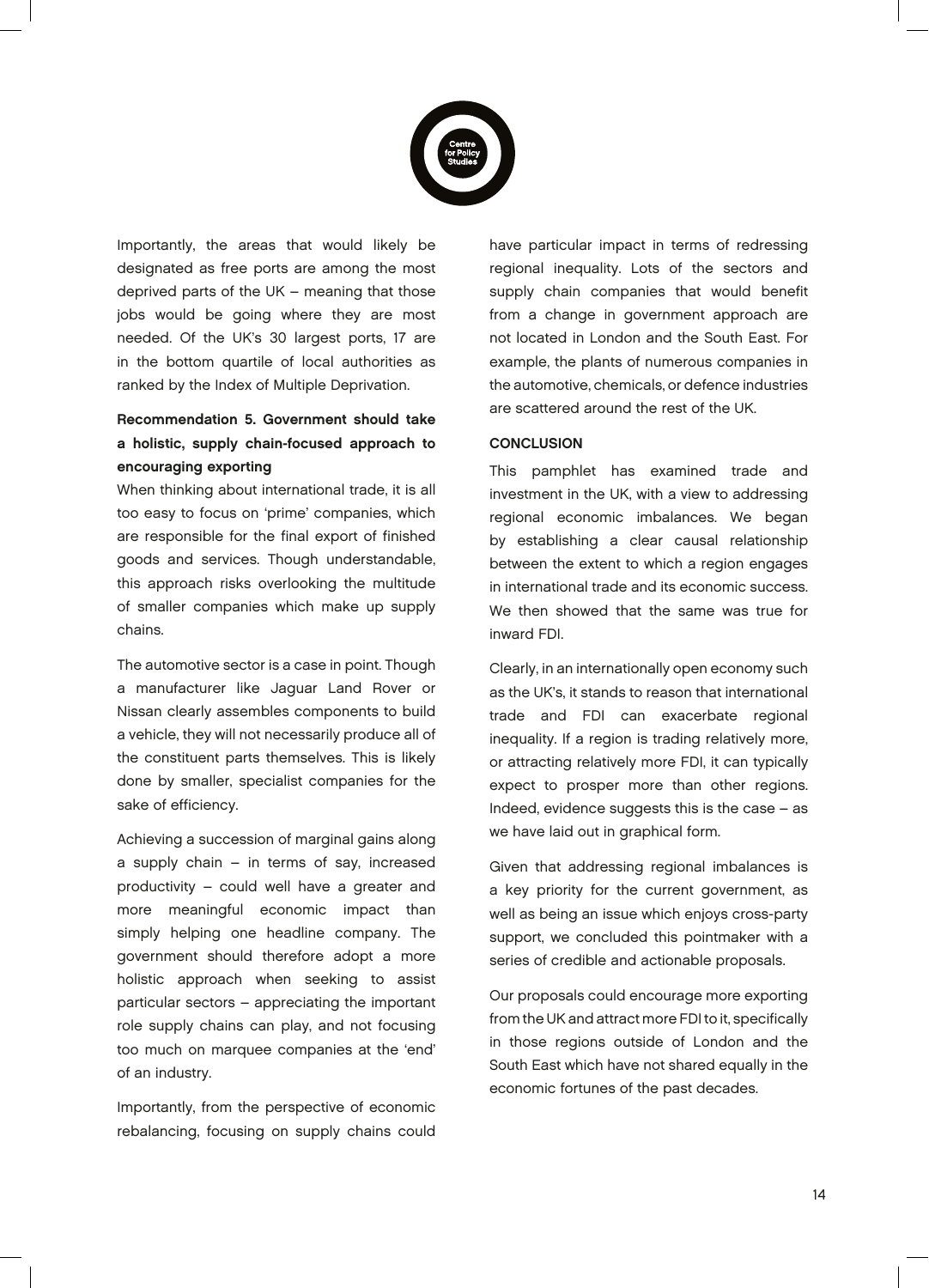

#### ENDNOTES

1 Department for International Trade, "Dr Liam Fox launches global investment drive, bringing more than £30 billion to the UK". Available from: https://bit.ly/2InnjCW.

2 Richard Alston, James Kearl and Michael Vaughan, "Is There a Consensus Among Economists in the 1990's?" Available from: https://www.jstor.org/ stable/2117401?seq=1#page\_scan\_tab contents.

3 David Ricardo, "On the Principles of Political Economy and Taxation". Available from: https://tinyurl.com/y38j5jul.

4 Adam Smith, "An Inquiry into the Nature and Causes of the Wealth of Nations". Available from: https://tinyurl.com/z4hdtnj

5 David Hume, "Essays: Moral, Political and Literary". Available from: https://bit.ly/31rYN9s.

6 Francisco Alcalá and Antonio Ciccone, "Trade and Productivity". Available from: https://bit.ly/2MCg1xG.

7 Jeffrey A. Frankel and David Romer, "Does Trade Cause Growth?" Available from: https://bit.ly/2MCg1xG.

8 Donald J. Boudreaux and Nita Ghei, "The Benefits of Free Trade: Addressing Key Myths". Available from: https://bit.ly/2WrXP9z.

9 Kimberly Beaton, Aliona Cebotari and Andras Komaromi, "Revisiting the Link between Trade, Growth and Inequality: Lessons for Latin America and the Caribbean". Available from: https://bit.ly/2KIkMDe.

11 Joseph Schumpeter, "Capitalism, Socialism and Democracy". Available from: https://bit.ly/2FARa85.

<sup>12</sup> Centre for Policy Studies, "A Budget for No Deal: How to stabilise and stimulate the economy in the wake of a no-deal Brexit". Available from: https://bit.ly/2F2WpfY.

<sup>13</sup> Matt Wheartly, "How do cities trade with the world? An analysis of the export profile of Britain's cities". Available from: https://bit.ly/2EZxDxe.

<sup>14</sup> Richard G. Anderson, "How Well Do Wages Follow Productivity Growth?" Available from: https://bit.ly/2XAP6Dj.

<sup>15</sup> Matt Wheartly, "How do cities trade with the world? An analysis of the export profile of Britain's cities". Available from: https://bit.ly/2EZxDxe.

<sup>16</sup> House of Commons Library, "Trade: Key Economic Indicators". Available from: https://bit.ly/2vTCrPx.

17 Department for International Trade, "UK Trade in Numbers". Available from: https://bit.ly/2ve5VaT.

<sup>18</sup> Alan Beattie, "Foreign direct investment: it's not all good". Available from: https://on.ft.com/2Kblvh4.

<sup>19</sup> The Economist, "Capital mobility: The good, the bad and the ugly". Available from: https://econ.st/2wNXtjk.

20 Eduardo Borensztein, José De Gregorio and Jong-Wha Lee, "How does foreign direct investment affect economic growth?" Available from: https://www.nber.org/papers/w5057.pdf.

 $10$  Ibid.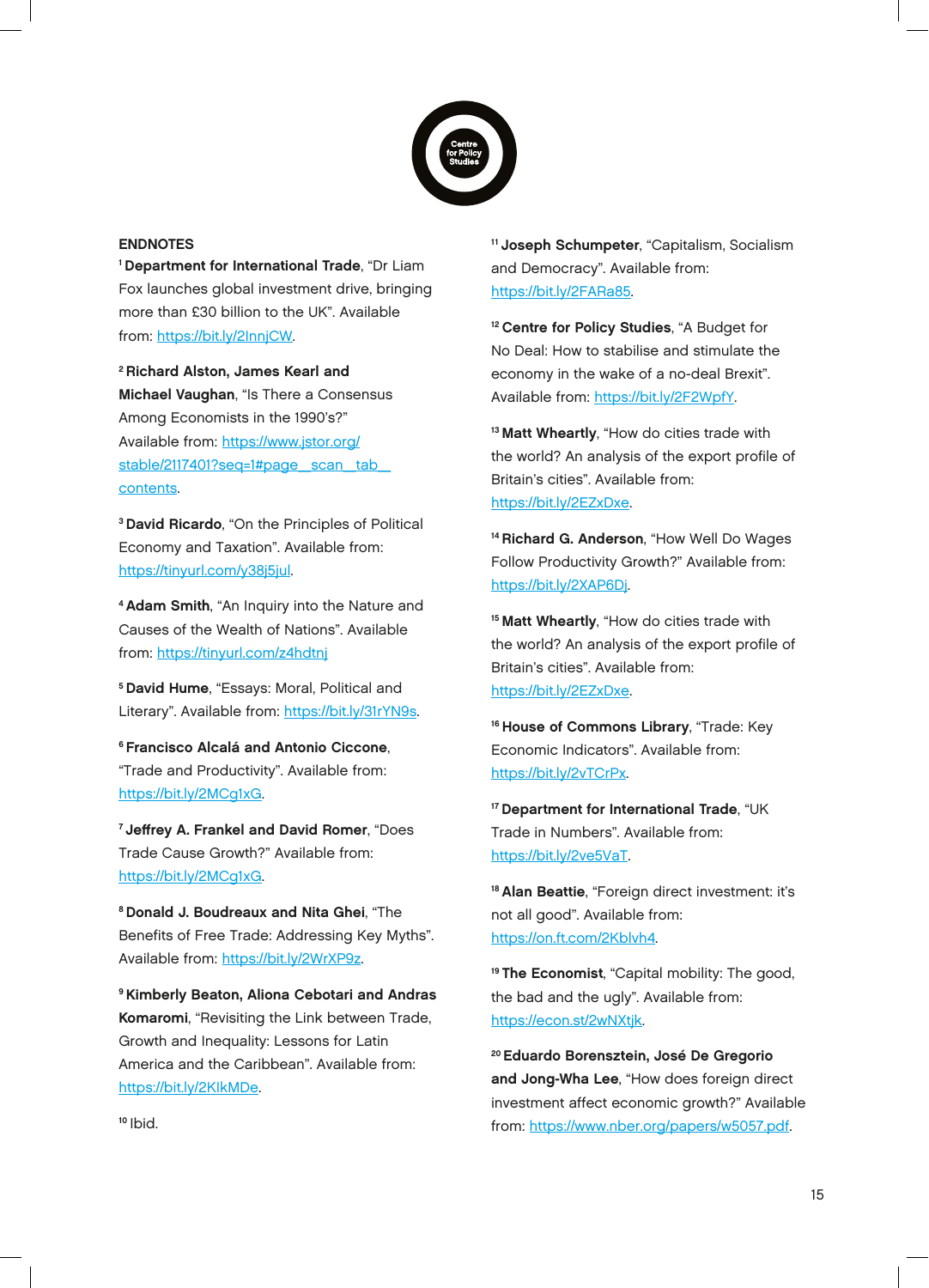

<sup>21</sup> Laura Alfaro, "Foreign Direct Investment and Growth: Does the Sector Matter?" Available from: https://bit.ly/2CL7RMc.

#### 22 Department for International Trade,

"Estimating the economic impact of FDI to support the Department for International Trade's promotion strategy: Analytical report". Available from: https://bit.ly/2F1HnXS.

23 OECD, "Foreign Direct Investment for Development: Maximising Benefits, Minimising Costs". Available from: https://www.oecd.org/ investment/investmentfordevelopment/1959815. pdf.

<sup>24</sup> John Rand, "Understanding FDI spillover mechanisms". Available from: https://brook.gs/2WHjEHo.

#### <sup>25</sup> Department for International Trade,

"Estimating the economic impact of FDI to support the Department for International Trade's promotion strategy: Analytical report". Available from: https://bit.ly/2LTKllP.

<sup>26</sup> Deloitte UK, "Power Up: UK inward investment". Available from: https://bit. ly/2MEZtW1.

27 Shantha Shanmugalingam, Ruth Puttick and Stian Westlake, "Rebalancing Act". Available from: https://media.nesta.org.uk/documents/ rebalancing\_act.pdf.

28 Rachel Hesketh, "Towards a culture of exporting: How to help UK exporters do more and do better". Available from: https://bit.ly/2KG8DP9.

29 ONS, "UK total trade: all countries, nonseasonally adjusted". Available from: https://bit. ly/2DaLEHv. Note, RoW = Rest of the world.

<sup>30</sup>For this pointmaker we follow the Nomenclature of Territorial Units for Statistics (NUTS) definitions – a geocode standard for referencing subdivisions of countries for statistical purposes, as used by the European Union. NE = North East, NW = North West, Y&H = Yorkshire and the Humber, EM = East Midlands, WM = West Midlands, EA = East of England, LO = London, SE = South East, SW = South West, WA = Wales, SC = Scotland, NI = Northern Ireland.

<sup>31</sup> OECD, "Trade in goods and services". Available from: https://bit.ly/2IGuC4c.

32 Department for International Trade, "UK Trade in Numbers". Available from: https://bit.ly/2ve5VaT.

 $33$  Ibid.

34 ONS, "Regionalised estimates of UK services exports". Available from: https://bit.ly/2EZxWrS.

35 HMRC, "UK Regional Trade in Goods Statistics". Available from: https://bit.ly/2K7oXcx.

<sup>36</sup> International trade figures can differ from regional to national levels due to attribution challenges.

<sup>37</sup> ONS, "Importers and exporters by regional breakdown (Annual Business Survey)". Available from: https://bit.ly/2MFExhy.

38 Northern Ireland Statistics and Research Agency, "Northern Ireland Broad Economy Sales and Exports Data 2011-2017". Available from: https://bit.ly/2R2z0jy. Note, data for Great Britain and Northern Ireland are not strictly comparable due to differing methodologies in their collection, but we are confident that they are similar enough to allow for our purposes of broad illustration.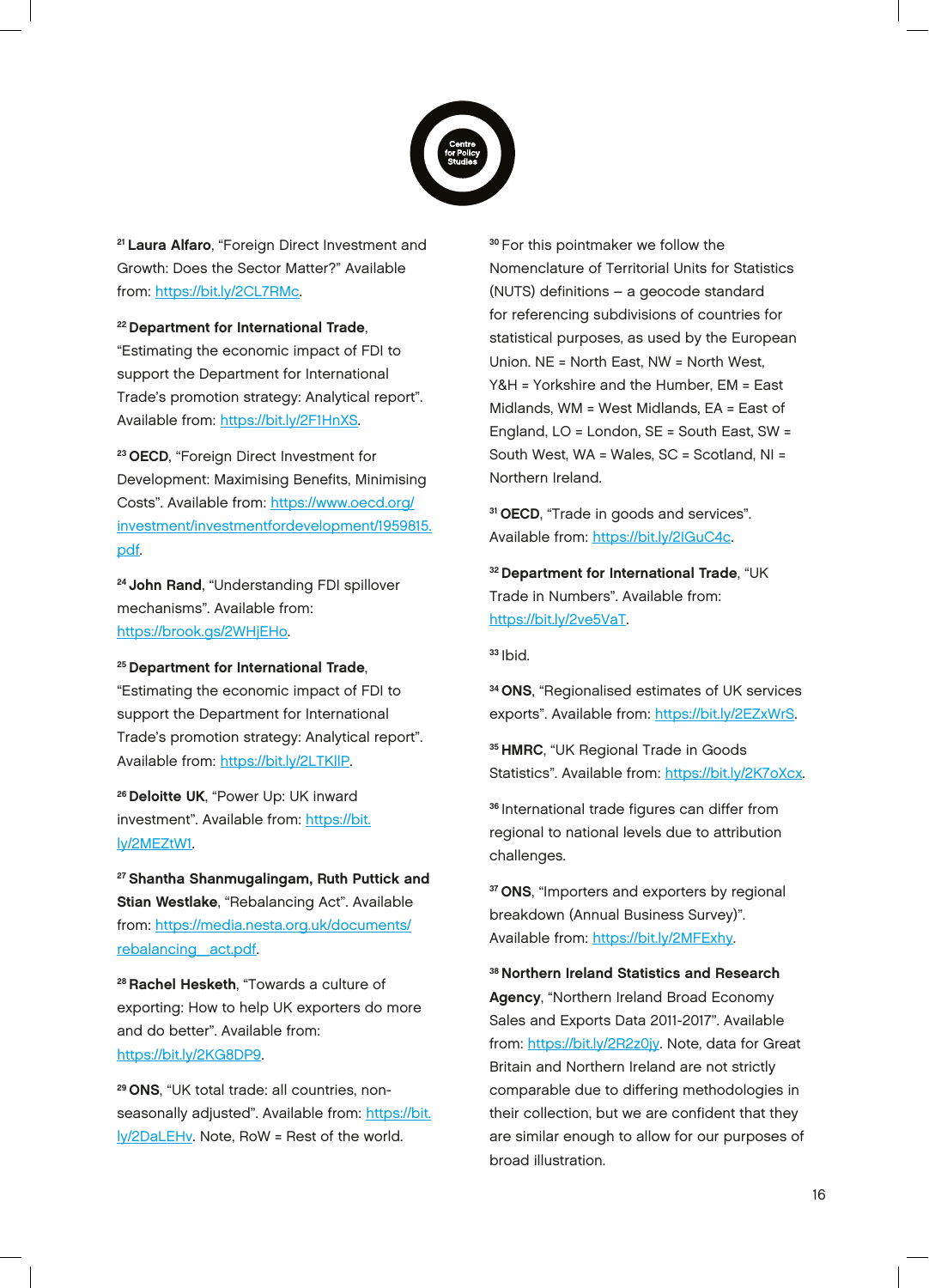

39 Karl Flinders, "UK tech sector growing 2.6 times faster than overall economy". Available from: https://www.computerweekly.com/ news/252441282/UK-tech-sector-growing-26 times-faster-than-overall-economy.

40 Wendy Hall and Jérôme Pesenti, "Growing the artificial intelligence industry in the UK". Available from: https://assets.publishing.service. gov.uk/government/uploads/system/uploads/ attachment data/file/652097/Growing the artificial\_intelligence\_industry\_in\_the\_ UK.pdf.

41 Tech Nation, "UK tech on the global stage". Available from: https://technation.io/ report2019/#11-scaleup-investment.

 $42$  Ibid.

43 Department for Business, Energy and Industrial Strategy, "Introduction to Sector Deals". Available from: https://www.gov.uk/ government/publications/industrial-strategysector-deals/introduction-to-sector-deals.

 $44$  Ibid.

45 Centre for Policy Studies, "Herding Unicorns: How Britain can create and support the high-growth tech companies of the future". Available from: https://www.cps. org.uk/files/reports/original/190301101443- CPSHerdingUnicornsFINAL.pdf.

46 HM Government, "The UK's future skills-based immigration system". Available from: https:// assets.publishing.service.gov.uk/government/ uploads/system/uploads/attachment\_data/ file/766465/The-UKs-future-skills-basedimmigration-system-print-ready.pdf

47 International Monetary Fund, "GDP, current prices". Available from: https://bit.ly/2y7K6uq.

48 ONS, "Foreign direct investment involving UK companies: 2017". Available from: https://bit.ly/2PiB8ky.

49 Department for International Trade,

"Inward Investment Results 2015/16". Available from: https://assets.publishing. service.gov.uk/government/uploads/system/ uploads/attachment\_data/file/550779/DIT\_ Investment\_Results\_2015-16\_v1\_05-09-2016. pdf.

### 50 Department for International Trade,

"Inward Investment Result 2016-17". Available from: https://assets.publishing.service.gov. uk/government/uploads/system/uploads/ attachment\_data/file/625682/DIT\_ Investment\_Results\_2016-17-A5-digital.pdf.

51 Department for International Trade, "Inward Investment Results 2017-18". Available from: https://assets.publishing.service.gov. uk/government/uploads/system/uploads/ attachment\_data/file/730041/Department\_ for International Trade inward investment\_results\_2017\_to\_2018.pdf

52 Department for Exiting the European Union, "Guidance: Trade". Available from: https://bit.ly/2wWyRVP.

53 House of Commons Library, "UK progress in rolling over EU trade agreements". Available from: https://researchbriefings.parliament.uk/ ResearchBriefing/Summary/CBP-7792.

54 House of Commons Library, "Brexit delayed again: until 31 October 2019?" Available from: https://researchbriefings.parliament.uk/ ResearchBriefing/Summary/CBP-8549#fullreport.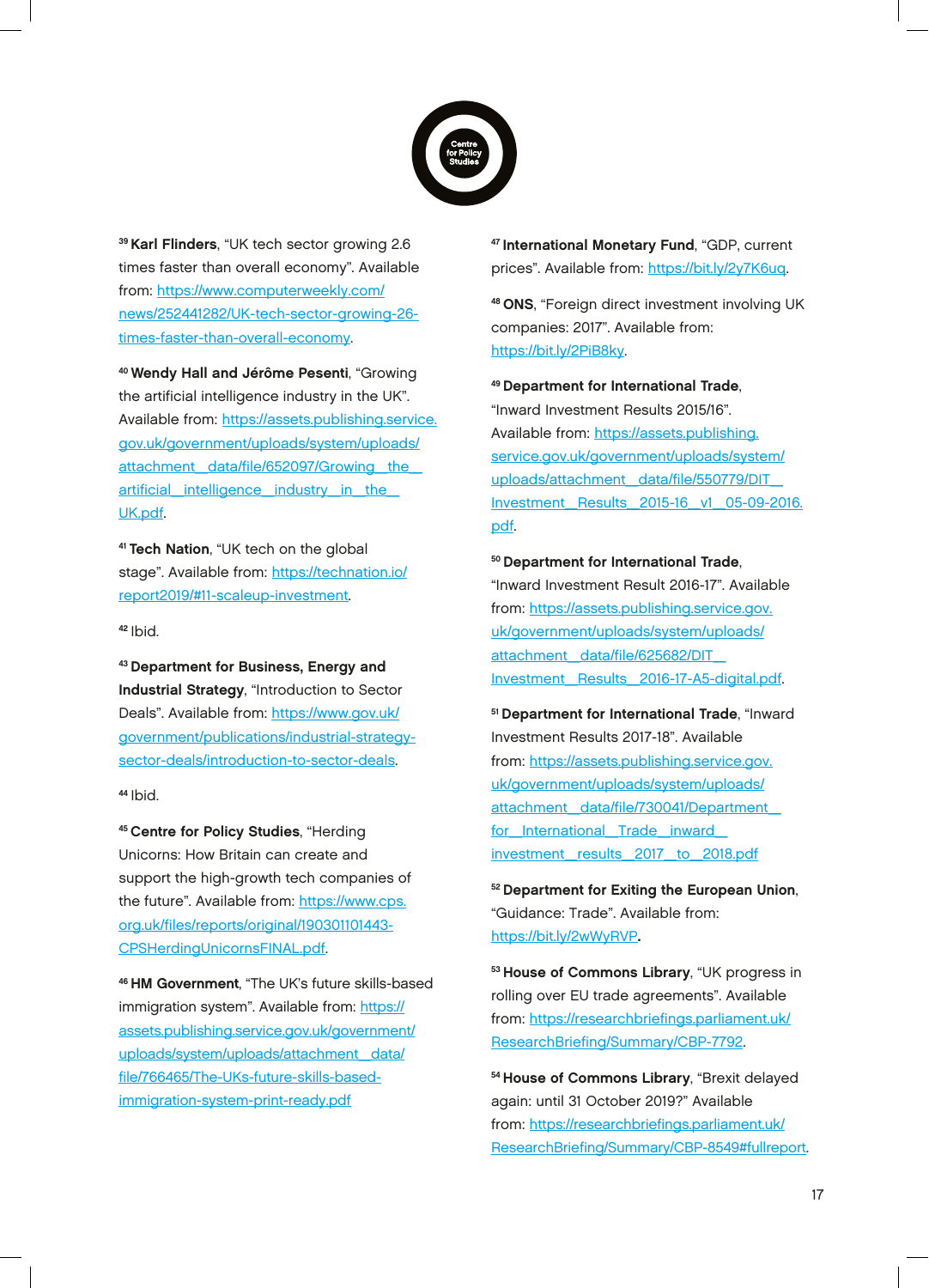

55 ONS, "UK trade: April 2019". Available from: https://www.ons.gov.uk/economy/ nationalaccounts/balanceofpayments/bulletins/ uktrade/april2019.

56 World Trade Organization, "World Trade Report 2012 Trade and public policies: A closer look at non-tariff measures in the 21st century". Available from: https://bit.ly/2MGErpX.

57 Scott Eastman and Nicole Kaeding, "Opportunity Zones: What We Know and What We Don't". Available from: https://taxfoundation. org/opportunity-zones-what-we-know-andwhat-we-dont/.

58 Tax Policy Centre, "What are Opportunity Zones and how do they work?" Available from: https://tpc.io/2MTJ6VJ.

59 Chris Edwards, "Opportunity Zones Invite Corruption". Available from: https://bit.ly/2KbGekw.

<sup>60</sup> Inland Revenue Service, "Opportunity Zones Frequently Asked Questions". Available from: https://bit.ly/2JtrAAU.

<sup>61</sup> Scott Eastman, "Measuring Opportunity Zone Success". Available from: https://bit.ly/2RaCGzW.

<sup>62</sup> Tax Policy Centre, "What are Opportunity Zones and how do they work?" Available from: https://tpc.io/2MTJ6VJ.

<sup>63</sup> Nick King, "Think Small: A blueprint for supporting UK small business". Available from: https://bit.ly/2LQvqKg.

64 HM Government, "Export Strategy: supporting and connecting businesses to grow on the world stage". Available from: https://bit.ly/2R448PP.

 $65$  Ibid.

**66 Christian Stensrud, "Boosting UK Exports:** Improving export finance for small businesses". Available from: https://www.civitas.org.uk/ content/files/boostingUKexports.pdf.

<sup>67</sup> UK Export Finance, "UK Export Finance: Business Plan 2017-2020". Available from: https://bit.ly/31p2cGj.

68 Department for International Trade and UK Export Finance, "Departmental overview, November 2018". Available from: https:// www.nao.org.uk/wp-content/uploads/2018/11/ Departmental-Overview-Departmentfor-International-Trade-and-UK-Export-Finance-2017-18.pdf.

<sup>69</sup> Rishi Sunak, "The Free Ports Opportunity: How Brexit could boost trade, manufacturing and the North". Available from: https://www. cps.org.uk/files/reports/original/161114094336- TheFreePortsOpportunity.pdf.